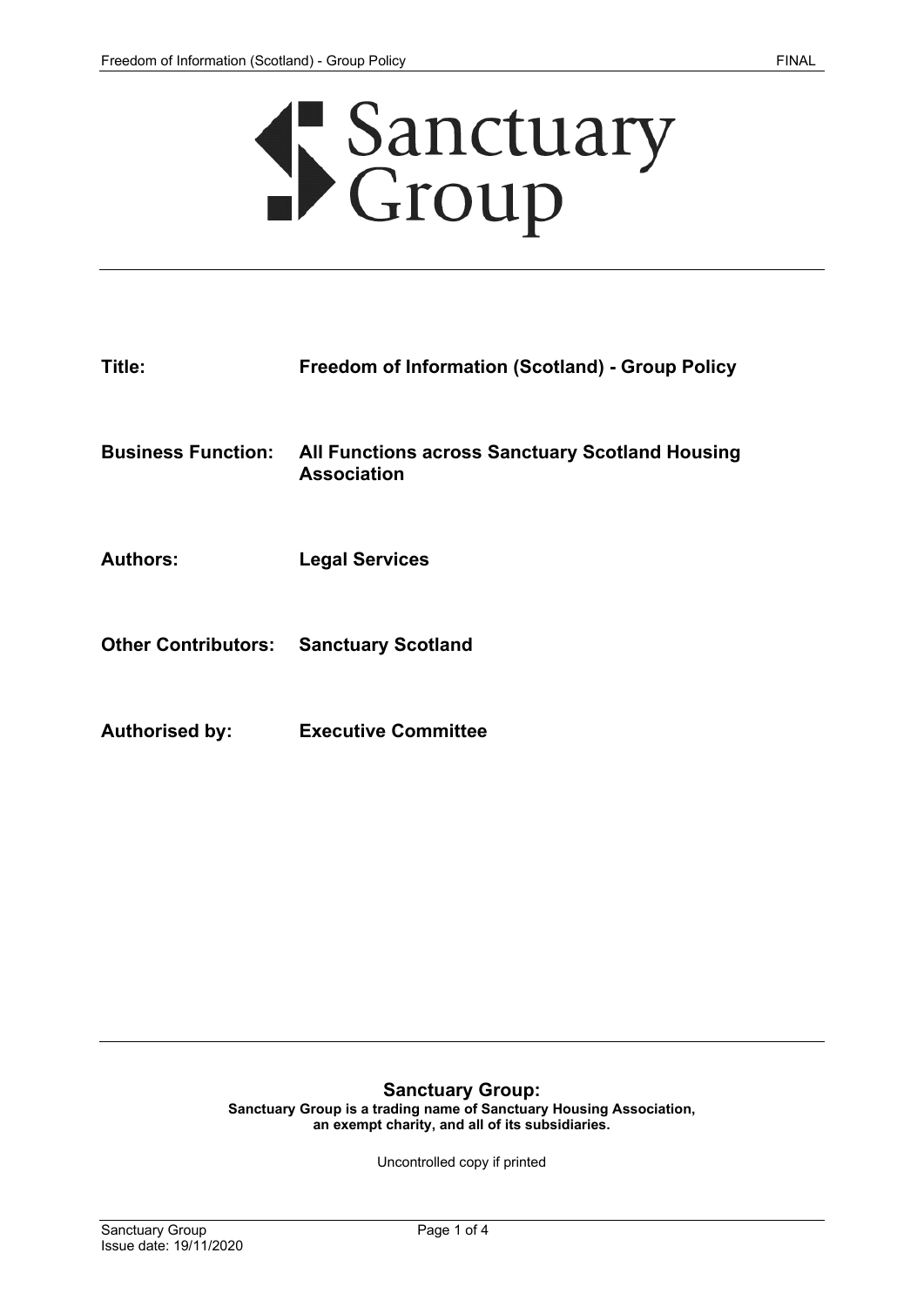## **1. Policy statement**

- 1.1 The [Freedom of Information \(Scotland\) Act 2002](https://www.legislation.gov.uk/asp/2002/13/contents) (FOISA) means that everyone has a general right of access to all types of recorded information held by public authorities. Sanctuary Scotland Housing Association (Sanctuary Scotland) is a public authority for the purposes of the FOISA. It will hold information that will be the subject of requests pursuant to the FOISA. The FOISA places a number of obligations on public authorities in relation to accessing information held by them and the application of exemptions.
- 1.2 The purpose of this policy is to support all staff in complying with the obligations imposed on Sanctuary Scotland by the FOISA and to ensure that Sanctuary Scotland maintains good practice in relation to freedom of information.
- 1.3 Sanctuary Scotland will be required under section 23 of the FOISA to adopt and maintain a publication scheme setting out the information it routinely makes available. The Scottish Information Commissioner (SIC) has produced a model publication scheme which Sanctuary Scotland has adopted.
- 1.4 The model publication scheme requires Sanctuary Scotland to publish the classes of information that they make routinely available and to tell the public how to access the information and what it might cost.
- 1.5 Sanctuary Scotland is fully committed to complying with the FOISA and has developed a policy and procedure to ensure that all requests made under the FOISA are handled in compliance with the FOISA. Further Sanctuary Scotland has ensured that all staff and contractors are fully aware of and comply with our duties under the FOISA.
- 1.6 Whilst the FOISA only applies to Sanctuary Scotland and activities that are regulated by the Scottish Housing Regulator, it is important that staff across Sanctuary Group (the Group) understand the basic requirements of the FOISA. It is vital that all staff involved in the managing and handling of information falling within the classes of information covered in the model publication scheme are appropriately trained and supervised.
- 1.7 Failure to comply with the FOISA can lead to enforcement action by the SIC and could impact on the reputation of Sanctuary Scotland.
- 1.8 Any queries about the handling of requests made pursuant to the FOISA or the publication of information should be dealt with promptly. Legal Services should be consulted.
- 1.9 The FOISA does not relate to requests for personal data. These are to be dealt with in accordance with the [General Data Protection Regulations](https://gdpr-info.eu/) 2018 and the [Data Protection Act 2018](https://www.legislation.gov.uk/ukpga/2018/12/contents/enacted) and in accordance with the [Data Protection -](https://solis/PolicyManagement/policy/Policies/Forms/Policy%20Document%20Set/docsethomepage.aspx?ID=4012&FolderCTID=0x0120D52000DE99EA054D4DF944BE591D81E49729D0008C670BDB86BED740B0B89E295CD8357C&List=a03723e1-d48b-4958-9669-9b86a90ef8b0&RootFolder=%2FPolicyManagement%2Fpolicy%2FPolicies%2FData%20Protection%20%2D%20Group&RecSrc=%2FPolicyManagement%2Fpolicy%2FPolicies%2FData%20Protection%20%2D%20Group) Group [Policy and Procedure.](https://solis/PolicyManagement/policy/Policies/Forms/Policy%20Document%20Set/docsethomepage.aspx?ID=4012&FolderCTID=0x0120D52000DE99EA054D4DF944BE591D81E49729D0008C670BDB86BED740B0B89E295CD8357C&List=a03723e1-d48b-4958-9669-9b86a90ef8b0&RootFolder=%2FPolicyManagement%2Fpolicy%2FPolicies%2FData%20Protection%20%2D%20Group&RecSrc=%2FPolicyManagement%2Fpolicy%2FPolicies%2FData%20Protection%20%2D%20Group)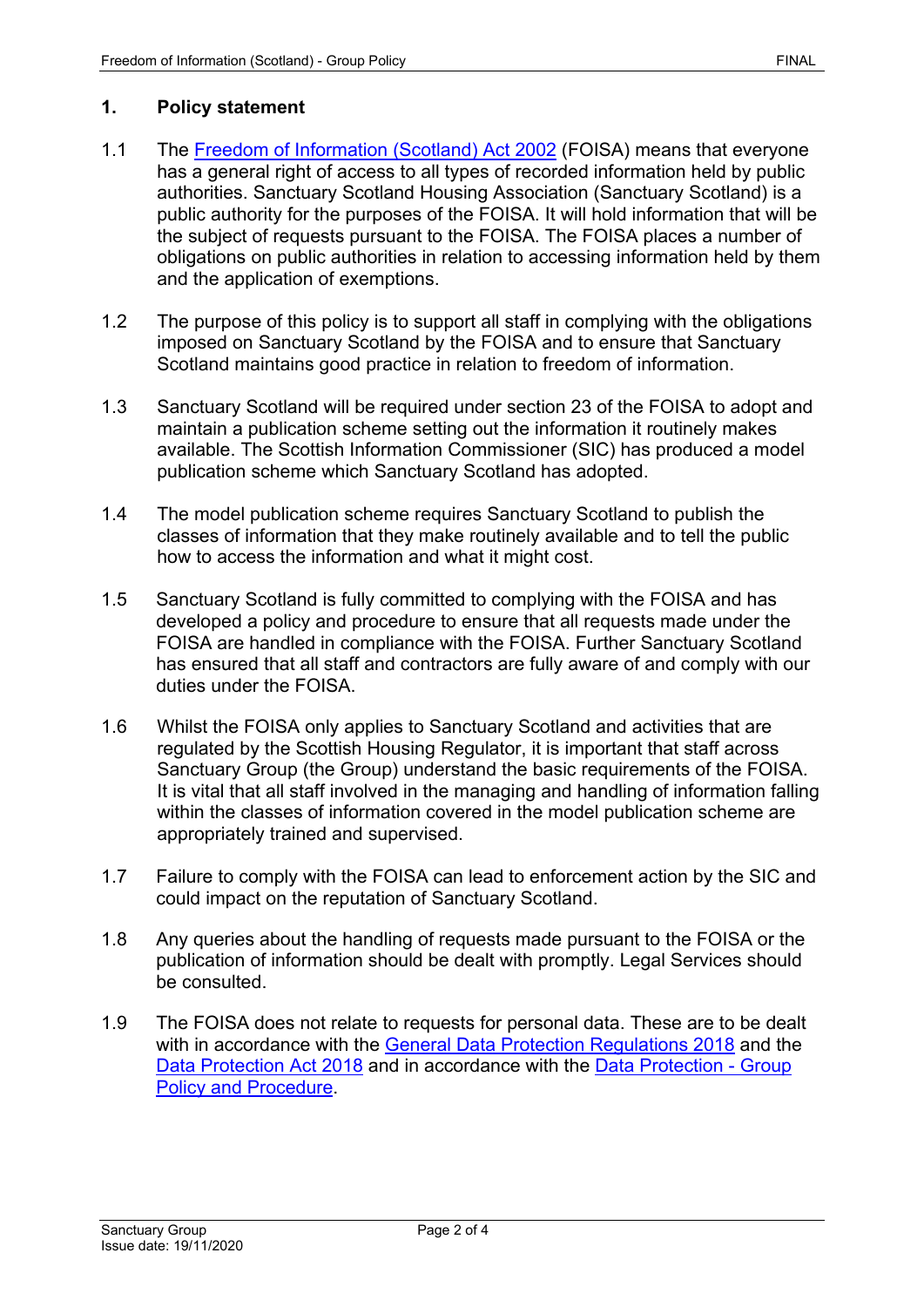### **2. Roles and responsibilities**

- 2.1 Group Directors and the Managing Director Sanctuary Scotland are responsible for ensuring adoption of, and adherence to, this policy and its associated procedures relevant to their operation.
- 2.2 This policy applies to all staff within the Group. All staff are responsible for reading and complying with this policy and its procedure when dealing with information relating to Sanctuary Scotland and requests for information made under the FOISA.

### **3. References and sources**

- [Freedom of Information \(Scotland\) Act 2002](https://www.legislation.gov.uk/asp/2002/13/contents)
- [Freedom of information \(Scotland\) Act 2002 \(Designation of Persons as](https://www.legislation.gov.uk/sdsi/2019/9780111040805/contents)  [Scottish Public Authorities\) Order 2019](https://www.legislation.gov.uk/sdsi/2019/9780111040805/contents)
- [Environmental Information \(Scotland\) Regulations 2004](https://www.legislation.gov.uk/ssi/2004/520/contents/made)
- [Model Publications Scheme and Guidance to Model Publications Scheme](http://www.itspublicknowledge.info/ScottishPublicAuthorities/PublicationSchemes/TheModelPublicationScheme.aspx)  - [Scottish Information Commissioner](http://www.itspublicknowledge.info/ScottishPublicAuthorities/PublicationSchemes/TheModelPublicationScheme.aspx)
- [General Data Protection Regulations](https://gdpr-info.eu/) 2018
- [Data Protection Act 2018](https://www.legislation.gov.uk/ukpga/2018/12/contents/enacted)
- Archiving [Group Policy and Procedure](https://solis/PolicyManagement/policy/Policies/Forms/Policy%20Document%20Set/docsethomepage.aspx?ID=5498&FolderCTID=0x0120D52000DE99EA054D4DF944BE591D81E49729D0008C670BDB86BED740B0B89E295CD8357C&List=a03723e1-d48b-4958-9669-9b86a90ef8b0&RootFolder=%2FPolicyManagement%2Fpolicy%2FPolicies%2FArchiving%20%2D%20Group&RecSrc=%2FPolicyManagement%2Fpolicy%2FPolicies%2FArchiving%20%2D%20Group)
- Disciplinary [Group Procedure](https://solis/PolicyManagement/policy/Policies/Forms/Policy%20Document%20Set/docsethomepage.aspx?ID=3940&FolderCTID=0x0120D52000DE99EA054D4DF944BE591D81E49729D0008C670BDB86BED740B0B89E295CD8357C&List=a03723e1-d48b-4958-9669-9b86a90ef8b0&RootFolder=%2FPolicyManagement%2Fpolicy%2FPolicies%2FDisciplinary%20%2D%20Group&RecSrc=%2FPolicyManagement%2Fpolicy%2FPolicies%2FDisciplinary%20%2D%20Group)
- [Information Security -](https://solis/PolicyManagement/policy/Policies/Forms/Policy%20Document%20Set/docsethomepage.aspx?ID=4811&FolderCTID=0x0120D52000DE99EA054D4DF944BE591D81E49729D0008C670BDB86BED740B0B89E295CD8357C&List=a03723e1-d48b-4958-9669-9b86a90ef8b0&RootFolder=%2FPolicyManagement%2Fpolicy%2FPolicies%2FInformation%20Security&RecSrc=%2FPolicyManagement%2Fpolicy%2FPolicies%2FInformation%20Security) Group Policy and Information Security [Management System Manual](https://solis/PolicyManagement/policy/Policies/Forms/Policy%20Document%20Set/docsethomepage.aspx?ID=4811&FolderCTID=0x0120D52000DE99EA054D4DF944BE591D81E49729D0008C670BDB86BED740B0B89E295CD8357C&List=a03723e1-d48b-4958-9669-9b86a90ef8b0&RootFolder=%2FPolicyManagement%2Fpolicy%2FPolicies%2FInformation%20Security&RecSrc=%2FPolicyManagement%2Fpolicy%2FPolicies%2FInformation%20Security)
- Data Protection [Group Policy and Procedure](https://solis/PolicyManagement/policy/Policies/Forms/Policy%20Document%20Set/docsethomepage.aspx?ID=4012&FolderCTID=0x0120D52000DE99EA054D4DF944BE591D81E49729D0008C670BDB86BED740B0B89E295CD8357C&List=a03723e1-d48b-4958-9669-9b86a90ef8b0&RootFolder=%2FPolicyManagement%2Fpolicy%2FPolicies%2FData%20Protection%20%2D%20Group&RecSrc=%2FPolicyManagement%2Fpolicy%2FPolicies%2FData%20Protection%20%2D%20Group)
- [Content and Records Management -](https://solis/PolicyManagement/policy/Policies/Forms/Policy%20Document%20Set/docsethomepage.aspx?ID=4124&FolderCTID=0x0120D52000DE99EA054D4DF944BE591D81E49729D0008C670BDB86BED740B0B89E295CD8357C&List=a03723e1-d48b-4958-9669-9b86a90ef8b0&RootFolder=%2FPolicyManagement%2Fpolicy%2FPolicies%2FContent%20and%20Records%20Management%20%2D%20Group&RecSrc=%2FPolicyManagement%2Fpolicy%2FPolicies%2FContent%20and%20Records%20Management%20%2D%20Group) Group Policy and Procedure

### **4. Impact on diversity**

- 4.1 This policy applies to all functions across the Group which carry out work relating to the regulated activities of Sanctuary Scotland and is therefore relevant to all staff undertaking such work.
- 4.2 The Group demonstrates its commitment to diversity and promoting equality by ensuring that this policy is applied in a manner that is fair to all sections of the community, with due regard to the protected characteristics identified under the Equality [Act 2010](https://www.legislation.gov.uk/ukpga/2010/15/contents) and in accordance with its ['Fairness for All'](https://solis/Diversity/Pages/Fairnessforall.aspx) Single Equality Scheme.

### **5. External consultation**

5.1 There is no requirement for external consultation on this policy as it relates to the internal procedure for complying with freedom of information, the requirements for which are driven by legislation.